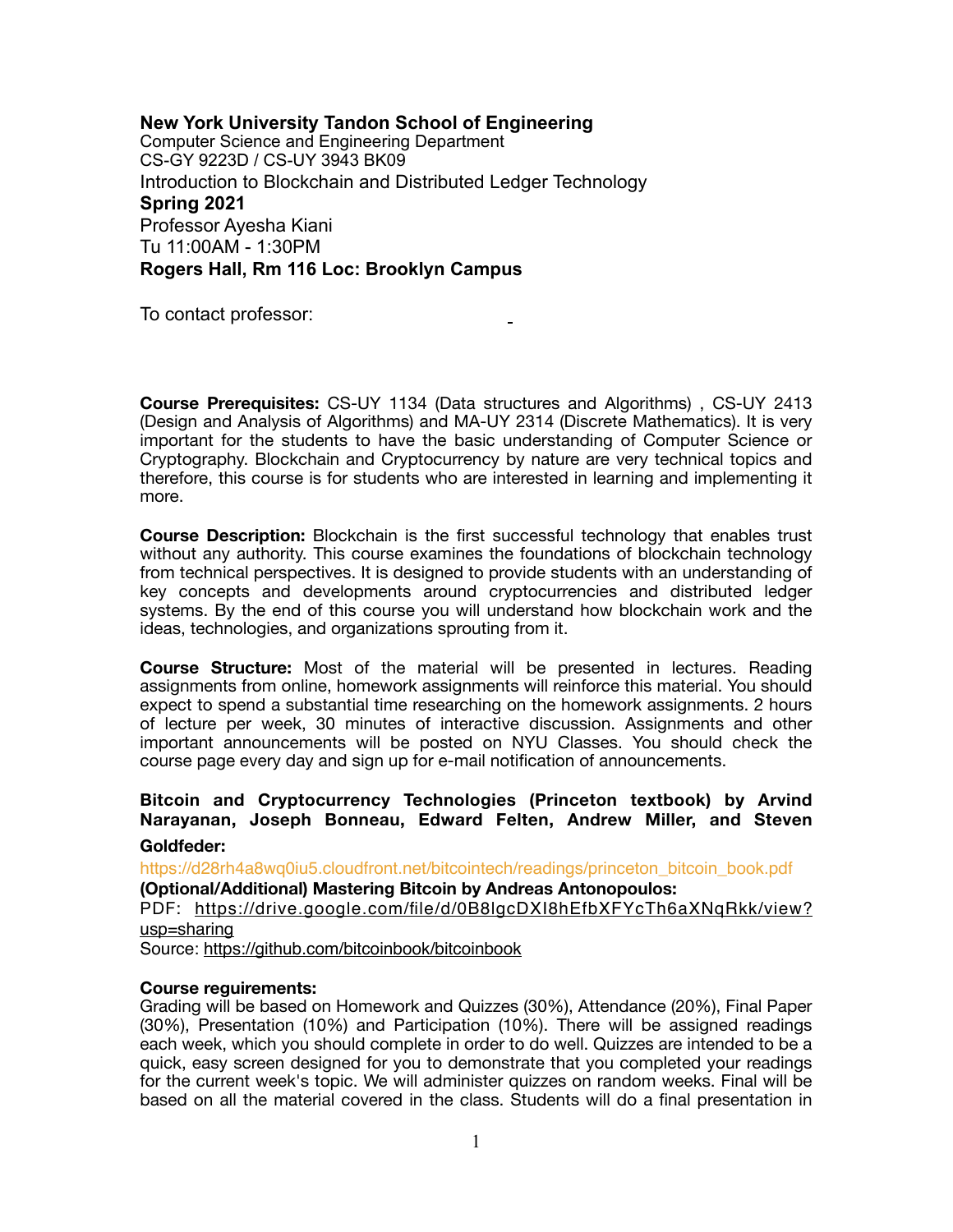class on a topic that they hope to work on in near future. Submitting a final paper and presentation is required to pass the class.

### **Course Topics:**

**Feb 2:** Bitcoin Protocol - A technical overview and history **Feb 9:** Bitcoin and Blockchain: From anonymity to widespread adoption. Blockchain Dynamics: Public and Private Blockchains, Hard and Soft Fork and Side Chains. **Feb 16**: Blockchain Minings and Forks. Origins of blockchains and distributed ledgers **Feb 23:** Introduction to Cryptography - Application of Cryptography to Blockchain. **March 2: Smart Contracts, Collision, Hash Functions - Alvaro Luken March 9:** Distributed Systems, Alternative Consensus and Algorithms **March 16:** Ethereum and Smart Contracts **March 23**: **Decentralized Finance - Guest Lecture: Santiago Roel Santos March 30:** Usage of Blockchains **April 6: Cryptocurrencies - Guest Lecture: Aya Kantorovich April 13**: Scaling Blockchain – Merkle trees and Sharding and Layer 2 solutions **April 20: Trading Markets - Cryptocurrencies + Exchanges + Derivatives - Guest Lecture: Shiliang Tang April 27**: Presentations **May 4:** Presentations and Final Review **TBD:** Final

## **Moses Center Statement of Disability**

If you are student with a disability who is requesting accommodations, please contact New York University's Moses Center for Students with Disabilities (CSD) at 212-998-4980 or [mosescsd@nyu.edu.](mailto:mosescsd@nyu.edu) You must be registered with CSD to receive accommodations. Information about the Moses Center can be found at [www.nyu.edu/csd](http://www.nyu.edu/csd). The Moses Center is located at 726 Broadway on the 3rd floor.

# **NYU School of Engineering Policies and Procedures on Academic Misconduct – complete Student Code of Conduct**

A. Introduction: The School of Engineering encourages academic excellence in an environment that promotes honesty, integrity, and fairness, and students at the School of Engineering are expected to exhibit those qualities in their academic work. It is through the process of submitting their own work and receiving honest feedback on that work that students may progress academically. Any act of academic dishonesty is seen as an attack upon the School and will not be tolerated. Furthermore, those who breach the School's rules on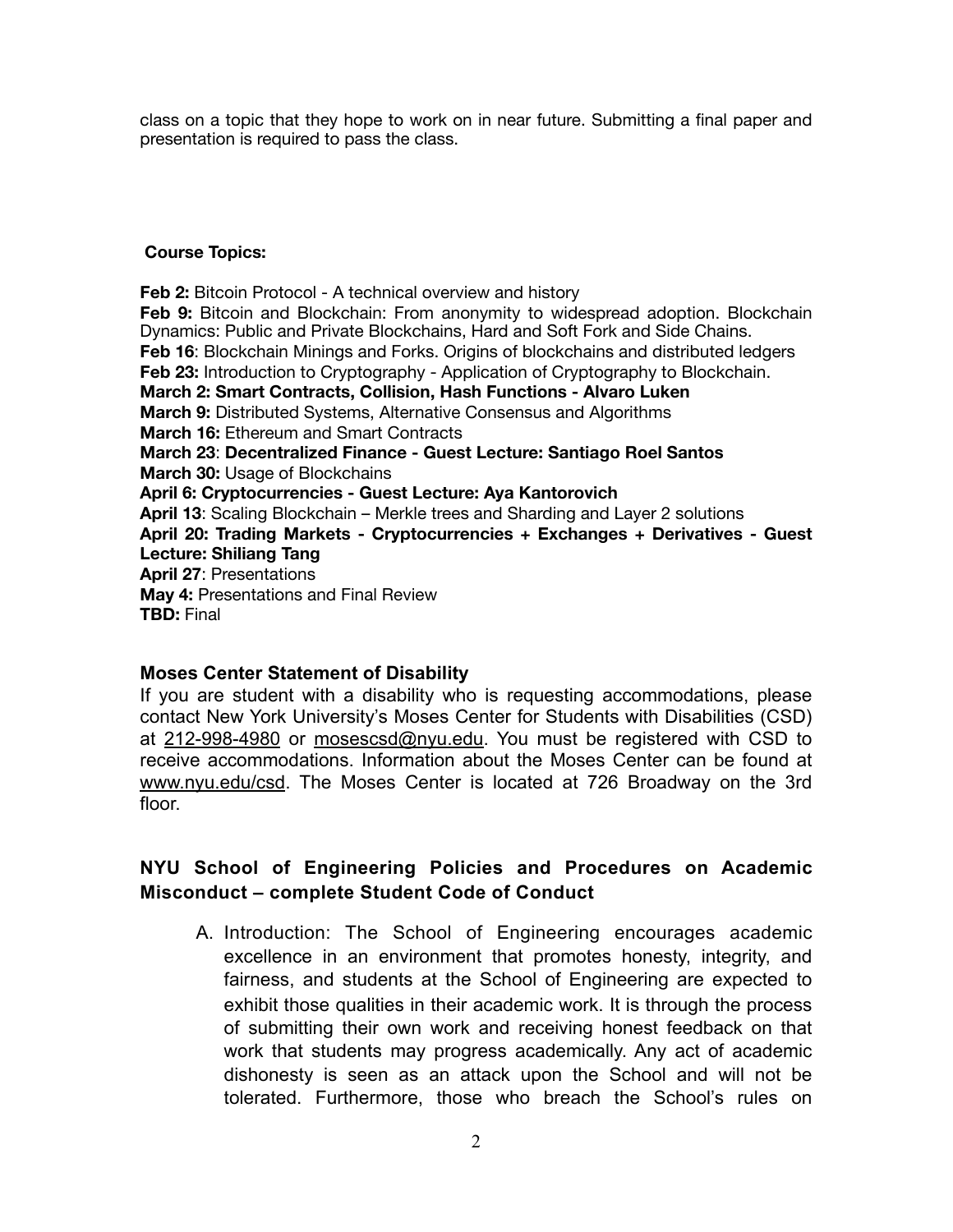academic integrity will be sanctioned under this Policy. Students are responsible for familiarizing themselves with the School's Policy on Academic Misconduct.

- B. Definition: Academic dishonesty may include misrepresentation, deception, dishonesty, or any act of falsification committed by a student to influence a grade or other academic evaluation. Academic dishonesty also includes intentionally damaging the academic work of others or assisting other students in acts of dishonesty. Common examples of academically dishonest behavior include, but are not limited to, the following:
	- 1. Cheating: intentionally using or attempting to use unauthorized notes, books, electronic media, or electronic communications in an exam; talking with fellow students or looking at another person's work during an exam; submitting work prepared in advance for an in-class examination; having someone take an exam for you or taking an exam for someone else; violating other rules governing the administration of examinations.
	- 2. Fabrication: including but not limited to, falsifying experimental data and/or citations.
	- 3. Plagiarism: intentionally or knowingly representing the words or ideas of another as one's own in any academic exercise; failure to attribute direct quotations, paraphrases, or borrowed facts or information.
	- 4. Unauthorized collaboration: working together on work meant to be done individually.
	- 5. Duplicating work: presenting for grading the same work for more than one project or in more than one class, unless express and prior permission has been received from the course instructor(s) or research adviser involved.
	- 6. Forgery: altering any academic document, including, but not limited to, academic records, admissions materials, or medical excuses.

# **NYU School of Engineering Policies and Procedures on Excused Absences – complete policy**